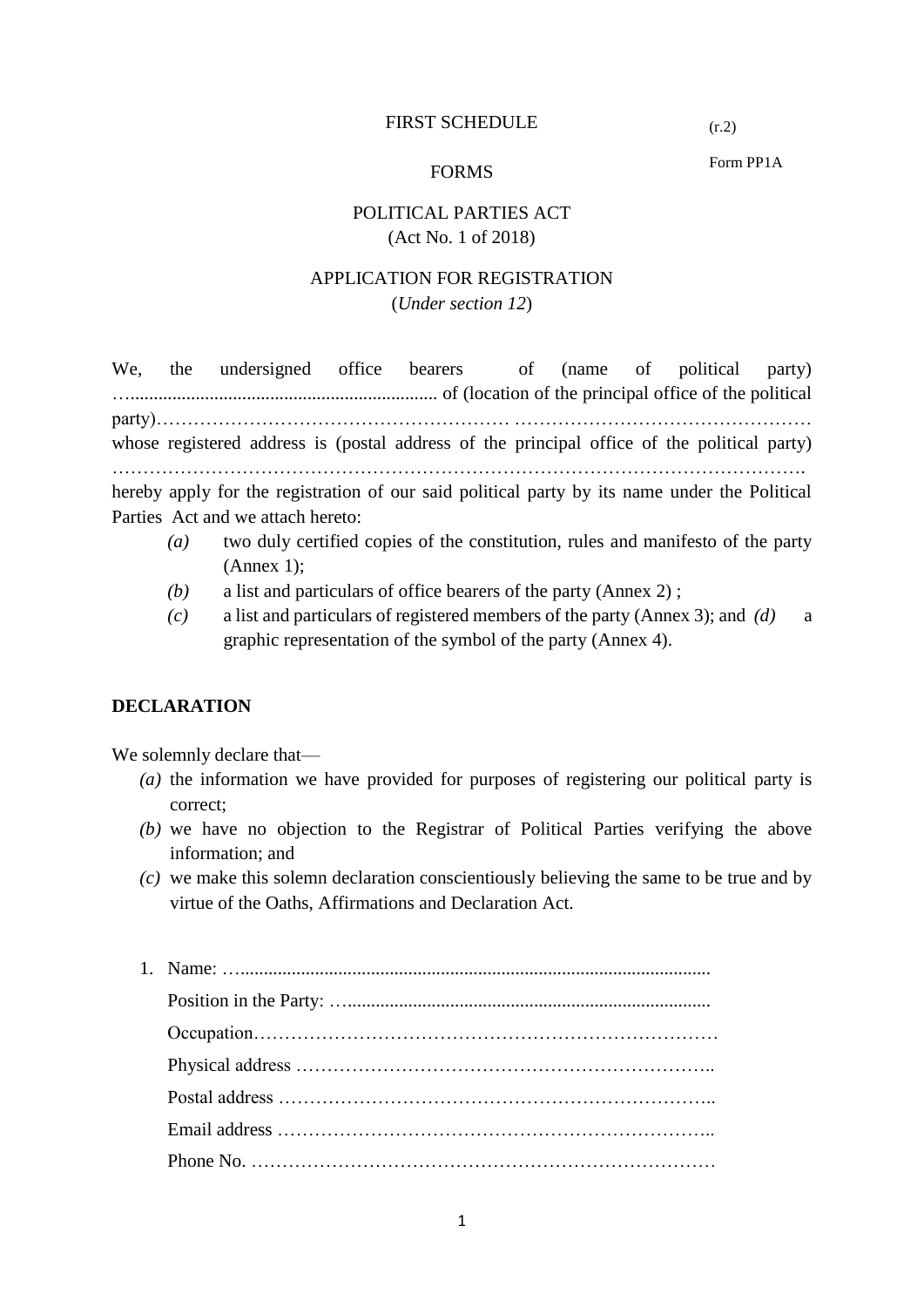|--|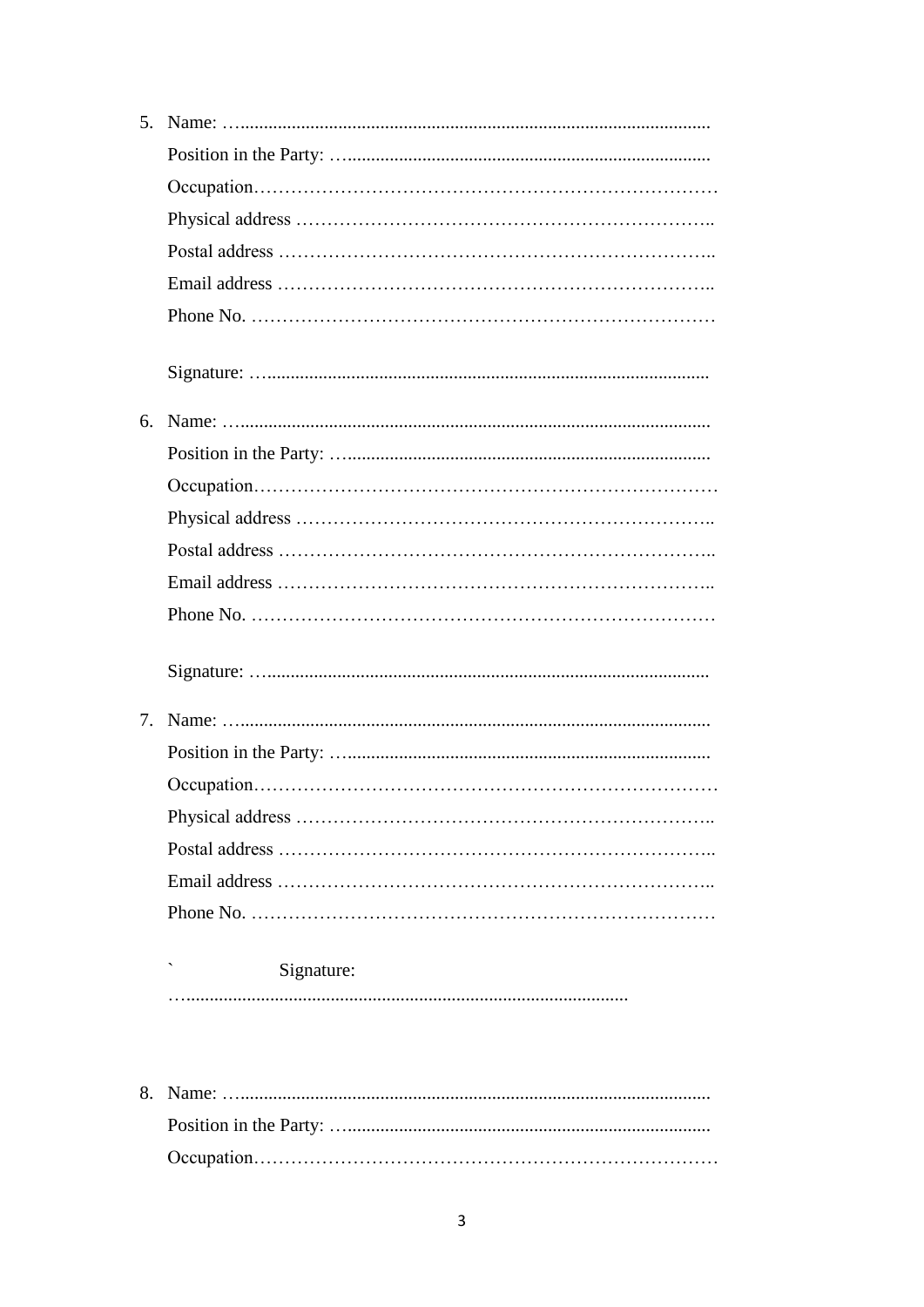| 9. |  |
|----|--|
|    |  |
|    |  |
|    |  |
|    |  |
|    |  |
|    |  |
|    |  |
|    |  |
|    |  |
|    |  |
|    |  |
|    |  |
|    |  |
|    |  |
|    |  |

# **COMMISSIONER FOR OATHS**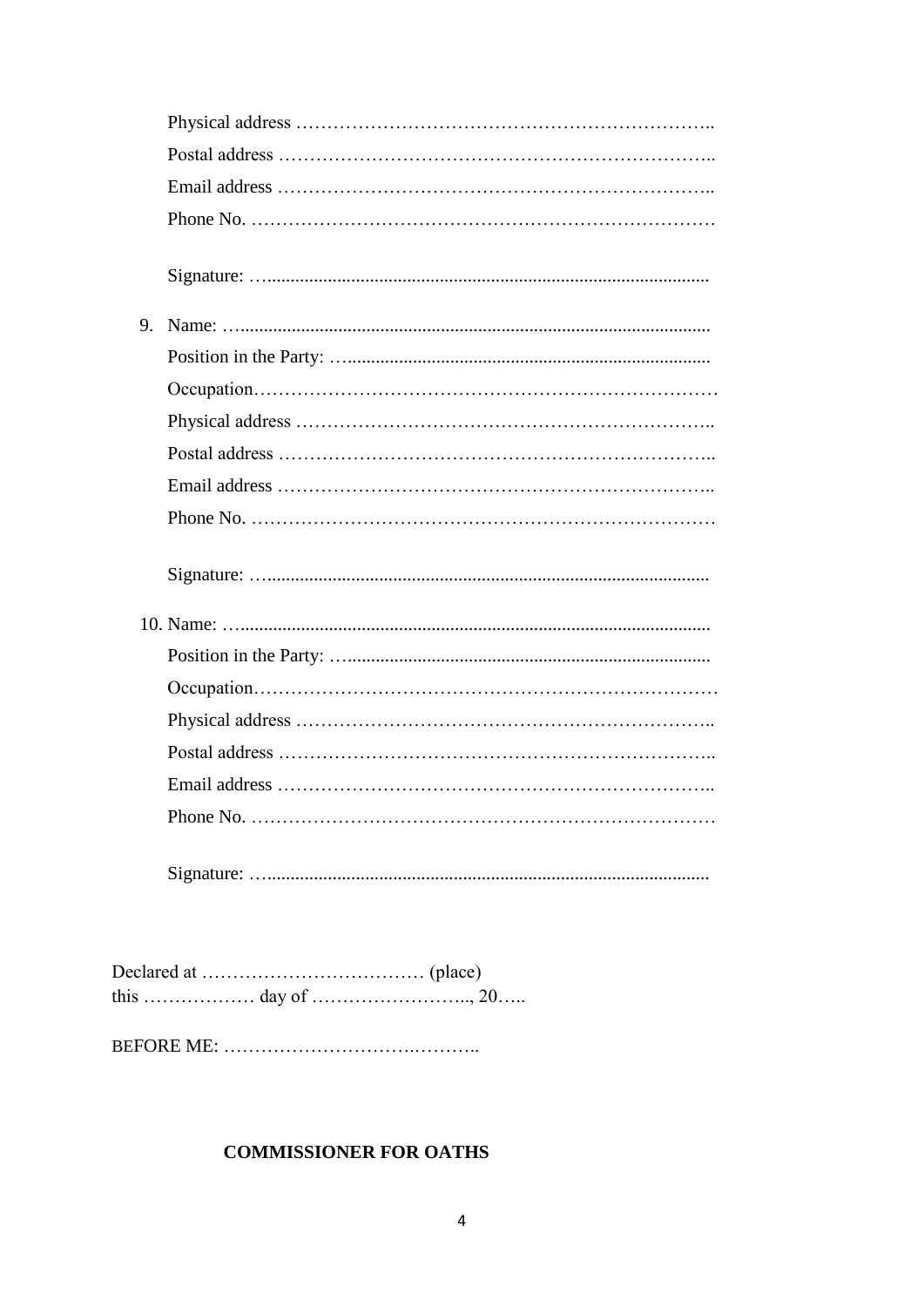Annex 2

## LIST AND PARTICULARS OF OFFICE BEARERS OF ………………………… POLITICAL PARTY

| Surname Name | Other   | Contact details      | Occupation | National ID   | Office currently  | Signature |
|--------------|---------|----------------------|------------|---------------|-------------------|-----------|
|              | name(s) |                      |            | <b>Number</b> | held in the Party |           |
|              |         | Residential address: |            |               |                   |           |
|              |         | Postal address:      |            |               |                   |           |
|              |         | Email address:       |            |               |                   |           |
|              |         | Phone No.:           |            |               |                   |           |
|              |         | Residential address: |            |               |                   |           |
|              |         | Postal address:      |            |               |                   |           |
|              |         | Email address:       |            |               |                   |           |
|              |         | Phone No.:           |            |               |                   |           |
|              |         | Residential address: |            |               |                   |           |
|              |         | Postal address:      |            |               |                   |           |
|              |         | Email address:       |            |               |                   |           |
|              |         | Phone No.:           |            |               |                   |           |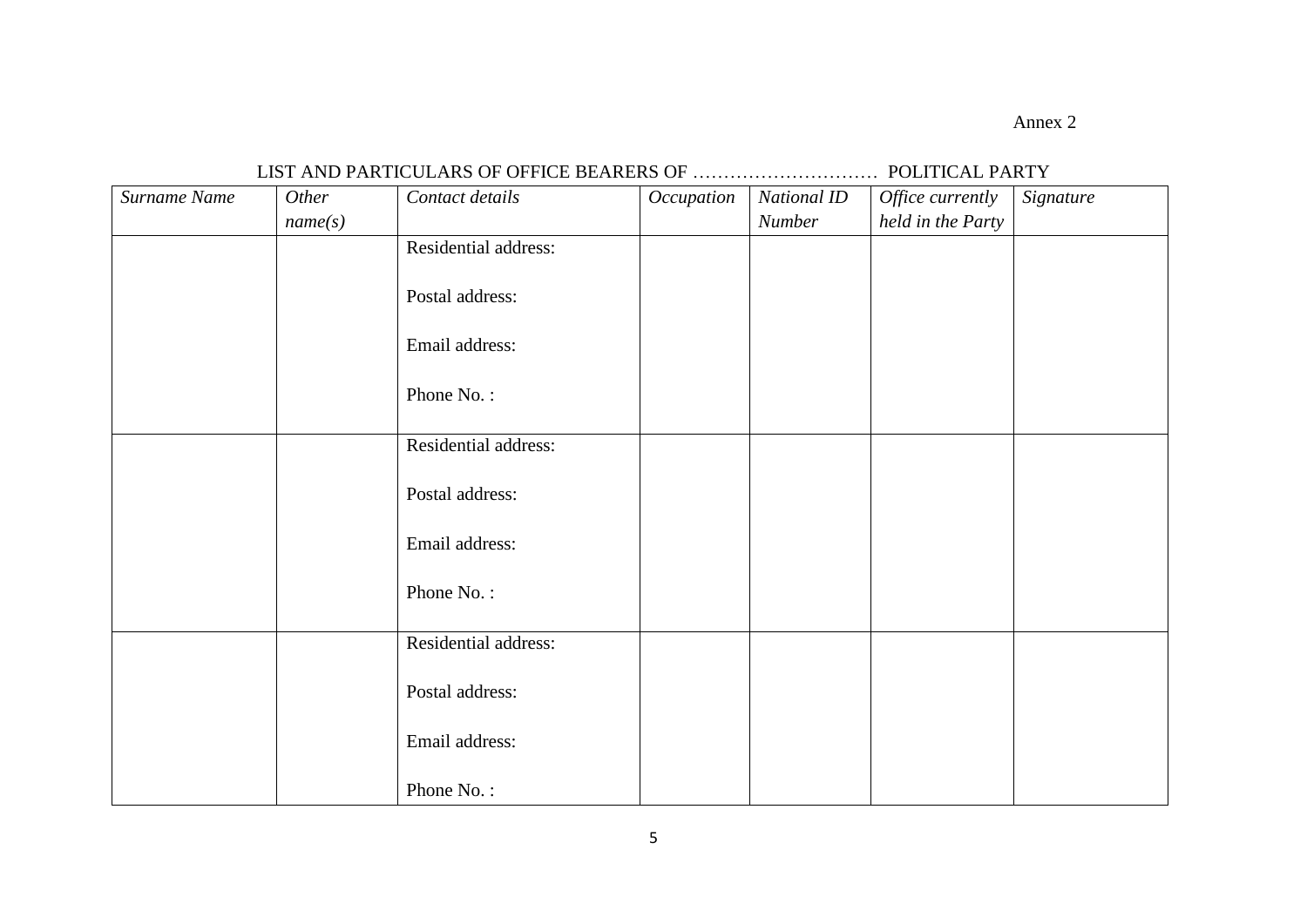|  | Residential address: |  |  |
|--|----------------------|--|--|
|  | Postal address:      |  |  |
|  | Email address:       |  |  |
|  | Phone No.:           |  |  |
|  | Residential address: |  |  |
|  | Postal address:      |  |  |
|  | Email address:       |  |  |
|  | Phone No.:           |  |  |
|  | Residential address: |  |  |
|  | Postal address:      |  |  |
|  | Email address:       |  |  |
|  | Phone No.:           |  |  |

\* make enough copies of this page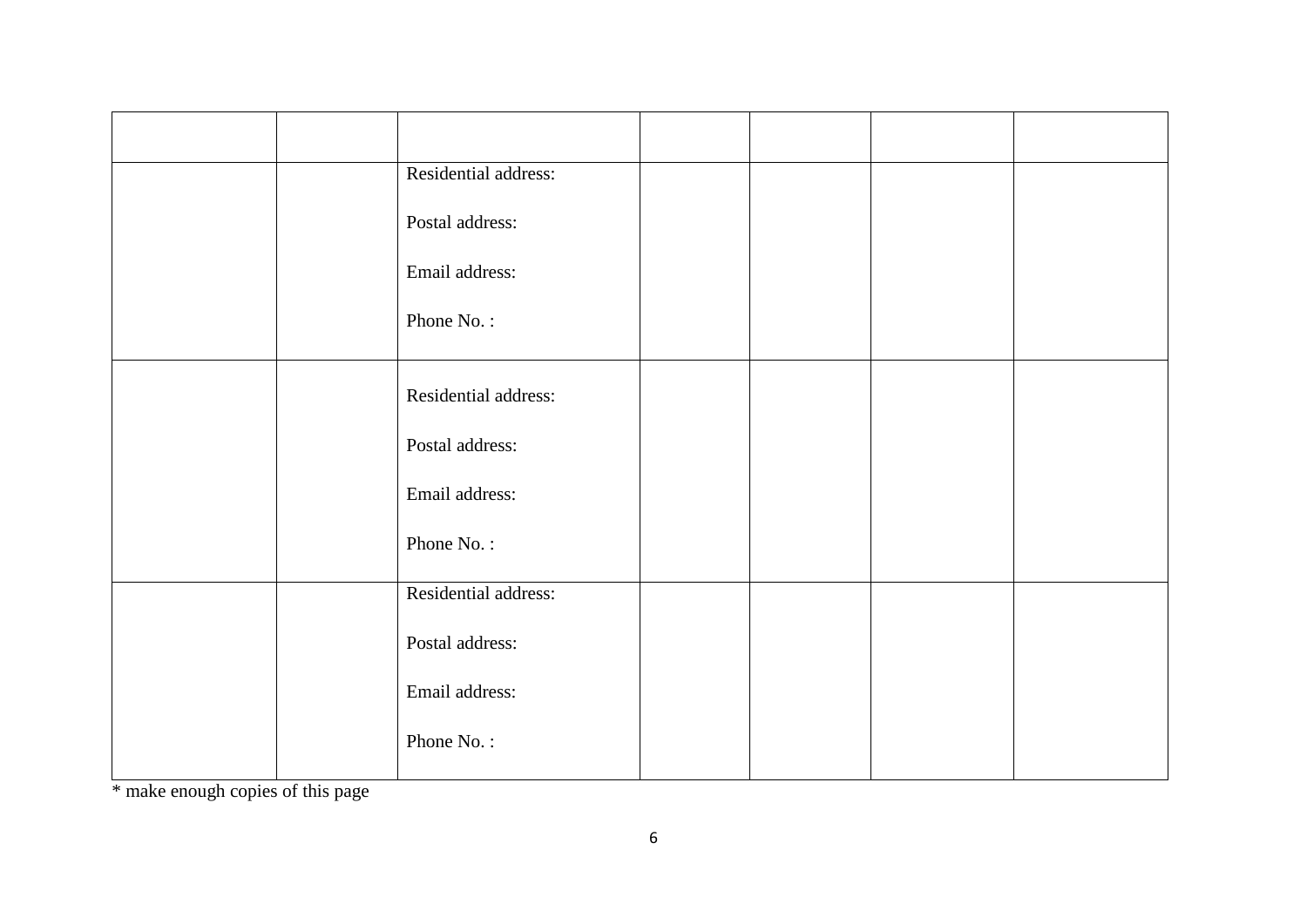# LIST AND PARTICULARS OF REGISTERED MEMBERS OF ………………………. POLITICAL PARTY

# (At least one hundred (100) members from each district)

| Surname Name | Other   | Contact details      | Occupation | National ID | Signature |
|--------------|---------|----------------------|------------|-------------|-----------|
|              | name(s) |                      |            | Number      |           |
|              |         | Residential address: |            |             |           |
|              |         |                      |            |             |           |
|              |         | Postal address:      |            |             |           |
|              |         |                      |            |             |           |
|              |         | Email address:       |            |             |           |
|              |         | Phone No.:           |            |             |           |
|              |         | Residential address: |            |             |           |
|              |         |                      |            |             |           |
|              |         | Postal address:      |            |             |           |
|              |         |                      |            |             |           |
|              |         | Email address:       |            |             |           |
|              |         |                      |            |             |           |
|              |         | Phone No.:           |            |             |           |
|              |         | Residential address: |            |             |           |
|              |         | Postal address:      |            |             |           |
|              |         |                      |            |             |           |
|              |         | Email address:       |            |             |           |
|              |         |                      |            |             |           |
|              |         | Phone No.:           |            |             |           |
|              |         | Residential address: |            |             |           |
|              |         |                      |            |             |           |
|              |         | Postal address:      |            |             |           |
|              |         | Email address:       |            |             |           |
|              |         |                      |            |             |           |
|              |         | Phone No.:           |            |             |           |
|              |         | Residential address: |            |             |           |
|              |         |                      |            |             |           |
|              |         | Postal address:      |            |             |           |
|              |         |                      |            |             |           |
|              |         | Email address:       |            |             |           |
|              |         |                      |            |             |           |
|              |         | Phone No.:           |            |             |           |
|              |         | Residential address: |            |             |           |
|              |         |                      |            |             |           |